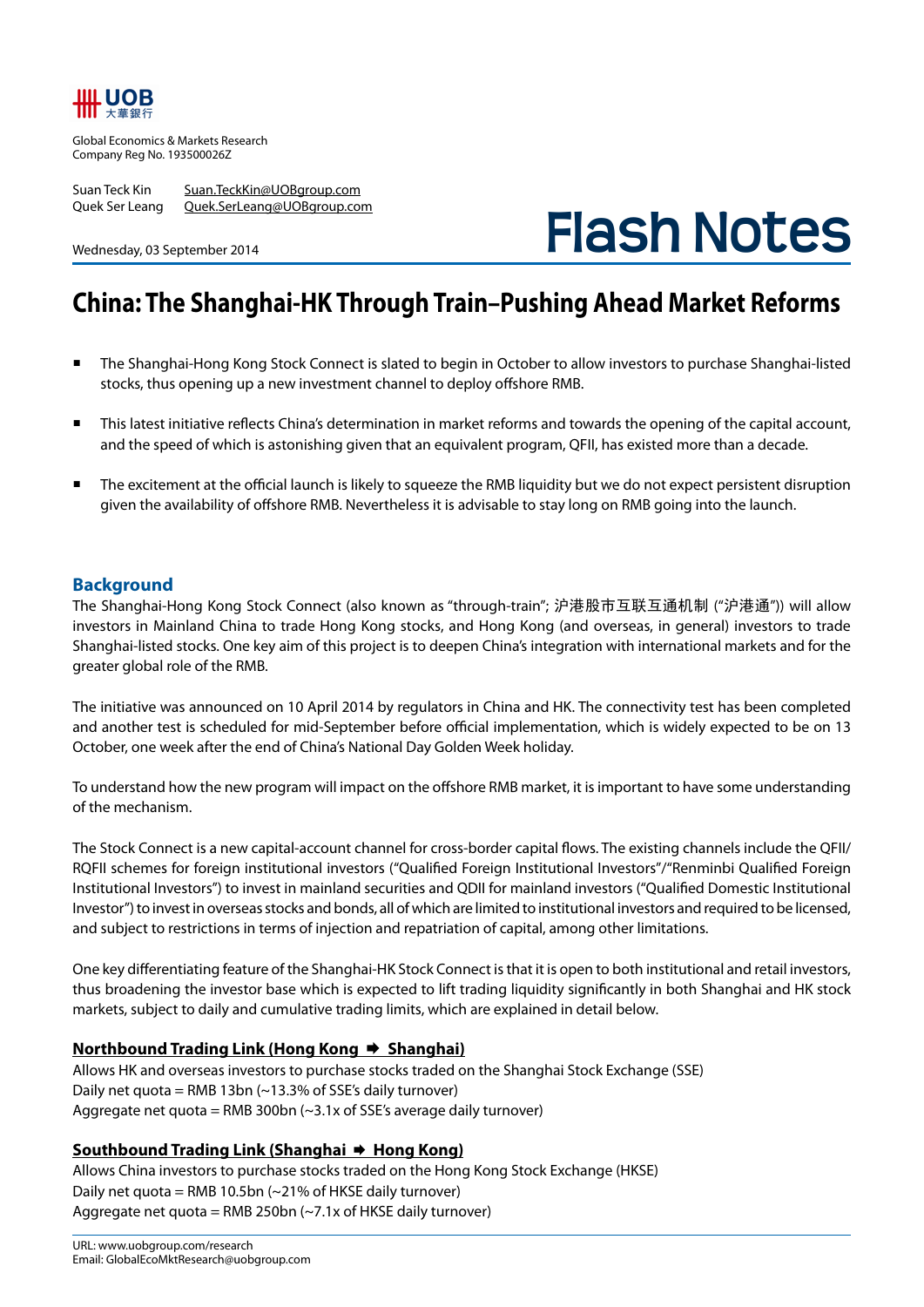It is important to note that the daily quotas under the Shanghai-HK Stock Connect scheme are on a NET BUY basis, rather than gross amount, i.e. investors will always be allowed to sell their cross-boundary securities regardless of the quota balance. This means that theoretically the daily limits would not be hit if buy and sell orders offset each other.

The calculation is: Daily Quota Balance = Daily Quota – Buy Orders + Sell Trades + Adjustments. Note that the Daily Quota will be refreshed and remain the same every day, subject to the balance of the Aggregate Quota. Unused Daily Quota will NOT be carried over to next day's Daily Quota.

Based on this mechanism, it is our view that the cumulative quotas (for both northbound and southbound) will not be exhausted anytime soon, due to the daily limits.

Assuming the net daily quota is maxed out continuously, it would take 23 sessions for Northbound (RMB300bn ÷ RMB13bn), and 24 sessions for Southbound (RMB250bn  $\div$  RMB10.5bn), to exhaust the cumulative quotas.

This means that on a daily basis, even in the extreme situation of one-sided net purchases (no sale) of Shanghai stocks by HK investors, the maximum liquidity that will be absorbed offshore is RMB13bn. Will it cause distress to the offshore RMB liquidity condition?

Considering the availability of RMB liquidity in HK, we believe it is unlikely to cause severe stress to the system persistently: RMB deposits in HK reached RMB937bn as of July 2014, with global RMB deposit pool (including HK) exceeding RMB1.5tn. RMB loans outstanding in HK was RMB123bn as of end-February, meaning a loan-deposit ratio of 13%. In addition, HKMA has a bilateral swap line of RMB400bn on standby should the system run short of RMB liquidity. IMF estimates that average daily trading volume of RMB in HK at close to US\$50bn (~RMB300bn equivalent). These figures suggest that offshore liquidity should be sufficient to handle quotas being maxed out temporarily, though it should be conceivable that the regulators would step in should financial conditions are being disrupted.

For comparison, the current size of the QDII/QFII/RQFII schemes are (as of 26 August 2014): Approved QDII quota US\$82.593bn; Approved QFII quota US\$59.674bn; and Approved RQFII quota RMB278.6bn.

# **Implications For The RMB**

The latest initiative highlights China's determination to move along the market reform path, with greater sense of urgency, and the shift towards less cumbersome regulation.

Consider that the QFII program started in 2003 (QDII in 2007 and RQFII in 2011), it has taken more than a decade to arrive at today's scale. In contrast, the Shanghai-Hong Kong Stock Connect project was first announced in April 2014 and is slated to commence operation in less than a year. This is truly an astonishing pace considering the operational complications that need to be overcome and coordinated: different sets of regulatory and legal frameworks, operating environments, clearing and settlement cycles, down to different trading hours and holiday schedules and potential weather interruptions. In addition, unlike the QFII/RQFII/QDII schemes where Mainland China regulators have to sole discretion to dictate the conditions that investors must abide by, the "through train" project requires coordination and cooperation of regulators from both sides.

As for the RMB, the opening of the Shanghai market to foreign investors will allow another alternative to deploy offshore RMB liquidity, in addition to the usual loans, insurance, bond, and other investment vehicles. This will increase the attractiveness to for offshore RMB holders with an alternative avenue to generate yields and returns. The program is also another step towards opening up of the capital account and further RMB internationalization, as it allows an opening for backflow of the RMB to the mainland.

Notwithstanding the daily limits set, as the Northbound trade is required to be funded by RMB, it is conceivable that there would be upward pressure on the offshore RMB FX rate and interest rates, and tightened liquidity in the initial stages of the program, though the situation is likely to normalize once the excitement is over.

Nevertheless, it may still be prudent to keep sufficient RMB liquidity at hand, rather than short, ahead of the launch. The extent of offshore RMB tightness should be short lived and may not be as large as some expect, as explained earlier.